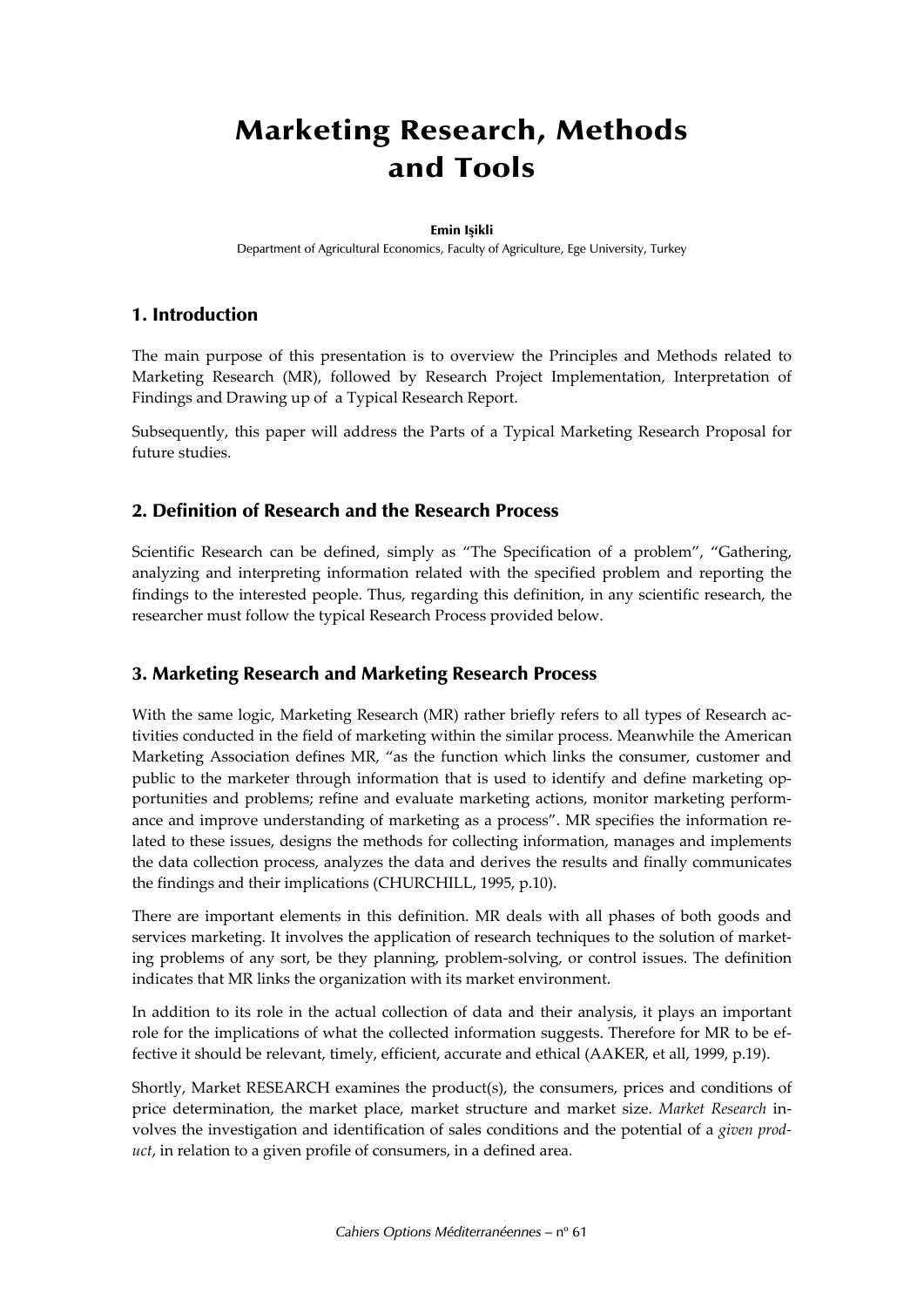

Figure 1. The typical research process

MR, on the other hand, involves the determination of the marketing strategy to enter the *market that had been previously examined*. We have to establish a marketing policy based, on the infor‐ mation collected in market research. For example,

- ¾ What will be the prices of our products?
- ¾ How shall we organise marketing channels?
- ¾ What marketing policies are followed by marketing?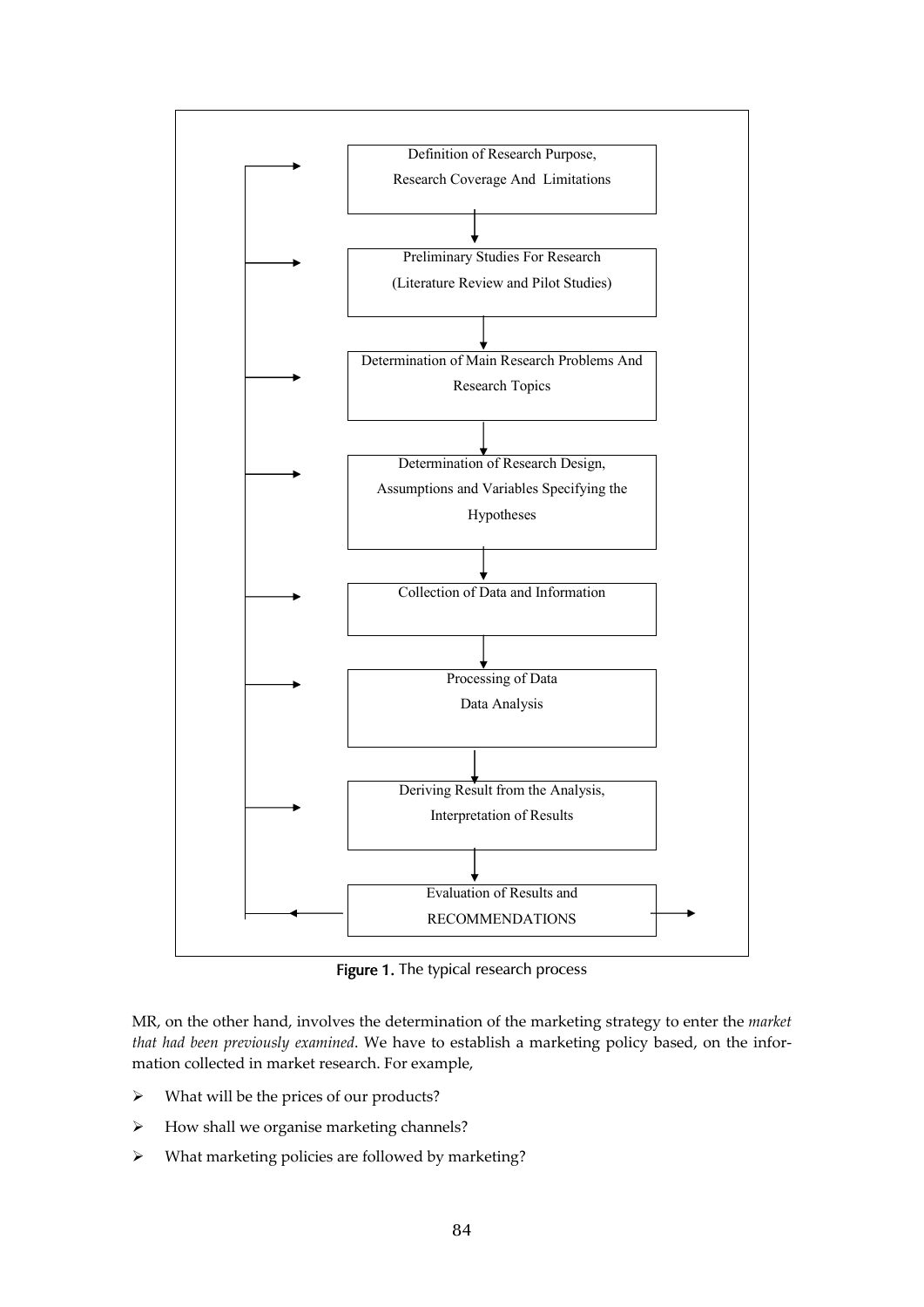These questions could be answered by the marketing policy. Meanwhile, in most cases market and marketing research are interrelated and being used interchangeably (ERKAN,1994).

Indeed, MR displays great importance throughout the entire marketing process and more particularly in the marketing management process(Figure 2).



Figure 2. Marketing Management Process Source: Kınnear and Taylor, 1996, p.17.

If we compare marketing to a long TRAIN with multiple compartments, the MR would justly claim the dual roles of the engine that powers the train and the links that connect the individual compartments to form a cohesive functional unit. In other words, MR is pervasive, The BRAIN and the BRAWN of any marketing organisation(AAKER, et all, 1999).

In order to address all the issues or functions noted above, all the data must first be systematically gathered, recorded and analysed; secondly, through the interpretation of these data one should prepare the Research Report. These tasks are logically viewed as a sequence called the MARKETING RESEARCH PROCESS, which consists of the following steps:

- 1. FORMULATE THE PROBLEM
- 2. DETERMINE RESEARCH DESIGN AND DATA SOURCES
- 3. DESIGN DATA COLLECTION METHODS AND FORMS
- 4. DESIGN SAMPLE AND COLLECT DATA
- 5. ANALYZE AND INTERPRET DATA
- 6. PREPARE THE RESEARCH REPORT

Although, these steps usually occur in this general order, the development of research purpose that links the research to decision‐making, and the formulation of research objectives that serves to guide the research, are unquestionably the most important steps in the research process.

If the steps taken are correct, the research stands a good chance of being both useful and appro‐ priate. If they are bypassed or wrong, the research will then almost surely be wasteful and irrelevant.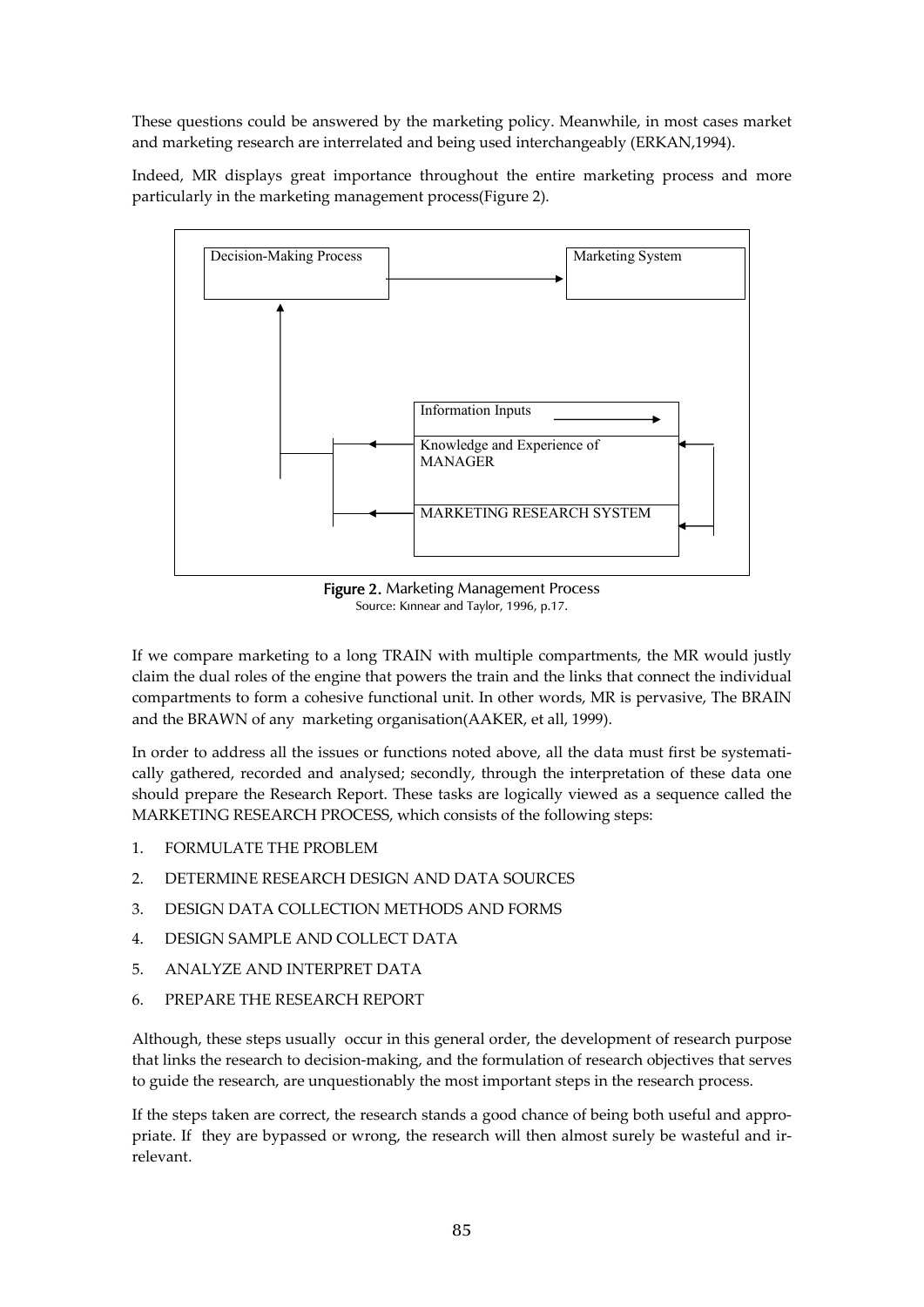Therefore, these aspects of MR will be considered below, in order to explain the process in as much detail as possible. The steps listed here, of course, are interrelated with each other.

| I. Planning                   | a.             | What kinds of people buy our products? Where do they live? How much do<br>they earn? How many of them are there?            |
|-------------------------------|----------------|-----------------------------------------------------------------------------------------------------------------------------|
|                               |                | b. Are the markets for our products increasing or decreasing? Are there promising<br>markets that we have not, yet reached? |
|                               |                | c. Are the channels of distribution for our products changing? Are new types of<br>marketing institutions likely to evolve? |
| <b>II. Problem Solving</b>    | a.             | Product                                                                                                                     |
|                               |                | 1. Which of various product designs is likely to be the most successful?                                                    |
|                               |                | 2. What kind of packaging should we use?                                                                                    |
|                               | $\mathbf{b}$ . | Price                                                                                                                       |
|                               |                | 1. What price should we charge for our products?                                                                            |
|                               |                | 2. As production costs decline, should we lower our prices or try to develop<br>higher quality products?                    |
|                               | $C_{\star}$    | Place                                                                                                                       |
|                               |                | 1. Where, and by whom, should our products be sold?                                                                         |
|                               |                | 2. What kinds of incentives should we offer the trade to push our products?                                                 |
|                               | d.             | Promotion                                                                                                                   |
|                               |                | 1. How much should we spend on promotion? How should it be allocated to<br>products and to geographic areas?                |
|                               |                | 2. What combination of media - newspapers, radio, television, magazines -<br>should we use?                                 |
| <b>III.</b> Control           | a.             | What is our market share overall? In each geographic area? By each customer<br>type?                                        |
|                               | b.             | Are customers satisfied with our products? How is our record for service? Are<br>there many returns?                        |
|                               | C.             | How does the public perceive our company? What is our reputation with the<br>trade?                                         |
| Source: CHURCHILL, 1995, P.9. |                |                                                                                                                             |

Table 1. Kinds of Questions Addressed by Marketing Research

Let us look at each step very briefly. In fact, each step involves numerous issues rather than a single decision. Table 2 lists some typical questions that inevitably come about in each stage.

## 4. General Principles of Marketing Research

One of the more valuable roles that MR can play is to determine the definition of the problem to be solved. Only when the problem is carefully and precisely defined, can research be designed to provide pertinent information. Part of the process of problem definition includes specifying the objectives of the research project that might be undertaken. Each project should have one or more objectives.

"A problem well defined is half‐solved", this is especially true in MR, for it is only when the problem has been clearly defined and the objectives of research precisely stated that research can be designed properly (CHURCHILL, 1995, p.87).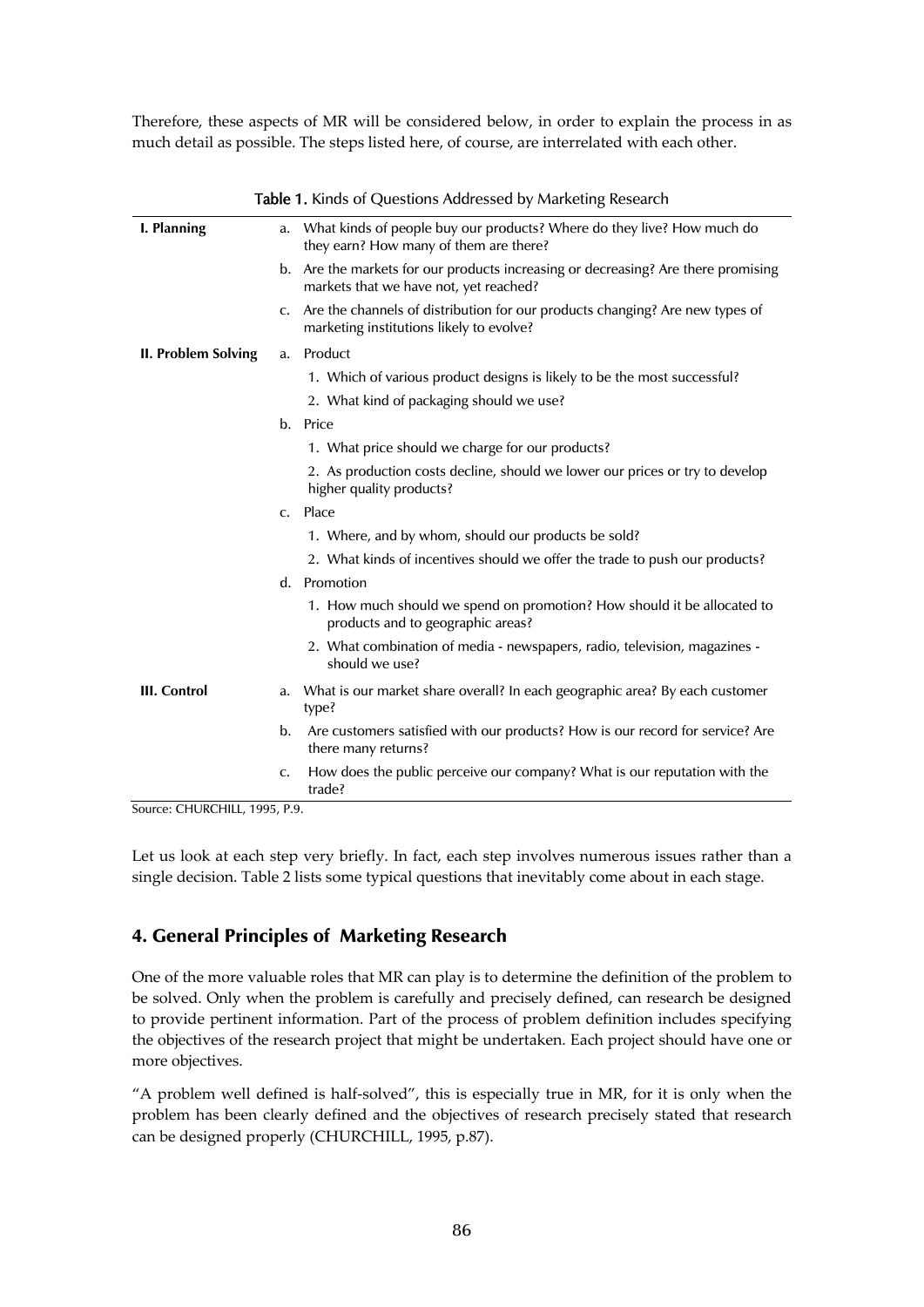| <b>Stage in the Process</b>                                   | <b>Typical Questions</b>                                                                                                                                                                                                                                                                                                                                                                                                                                    |
|---------------------------------------------------------------|-------------------------------------------------------------------------------------------------------------------------------------------------------------------------------------------------------------------------------------------------------------------------------------------------------------------------------------------------------------------------------------------------------------------------------------------------------------|
| Formulate problem                                             | What is the purpose of the study - to solve a problem? Identify an<br>opportunity?<br>Is additional background information necessary?<br>What information is needed to make the decision?<br>How will the information be used?                                                                                                                                                                                                                              |
| Determine research design                                     | Should research be conducted?<br>How much is already known?<br>Can a hypothesis be formulated?<br>What types of questions need to be answered?                                                                                                                                                                                                                                                                                                              |
| Determine data collection<br>method and forms                 | What type of study will best address the research questions?<br>Can existing data be used to advantage?<br>What is to be measured? How?<br>What is the source of the data?<br>Are there any cultural factors that need to be taken into account in designing                                                                                                                                                                                                |
|                                                               | the data-collection method? What are they?<br>Are there any legal restrictions on the collection methods? What are they?<br>Can objective answers be obtained by asking people?<br>How should people be questioned?<br>Should the questionnaires be administered in person, over the:-phone, or<br>through the mail?<br>What specific behaviours should the observers record?<br>Should electronic or mechanical means be used to make the observations?    |
|                                                               | Should structure or unstructured items be used to-collect the data?<br>Should the purpose of the study be made known to the respondents?<br>Should rating scales be used in the questionnaires?                                                                                                                                                                                                                                                             |
| Design sample and collect<br>the data                         | What is the target population?<br>Is a list of population elements available?<br>Is a sample necessary?<br>Is a probability sample desirable?<br>How large should the sample be?<br>How should the sample be selected?<br>Who will gather the data?<br>How long will the data gathering take?<br>How much supervision is needed?<br>What operational procedures will be followed?<br>What methods will be used to ensure the quality of the data collected? |
| Analyze and interpret the<br>data                             | Who will handle the editing of the data?<br>How will the data be coded?<br>Who will supervise the coding?<br>Will computer or hand tabulation be used?<br>What tabulations are called for?<br>What analysis techniques will be used?                                                                                                                                                                                                                        |
| Prepare the research report<br>Source: CHURCHILL, 1995, P.85. | Who will read the report?<br>What is their technical level of sophistication?<br>Are managerial recommendations called for?<br>What will be the format of the written report?<br>Is an oral report necessary?<br>How should the oral report be structured?                                                                                                                                                                                                  |

| Table 2. Typical questions which need resolving in each stage |  |  |
|---------------------------------------------------------------|--|--|
|                                                               |  |  |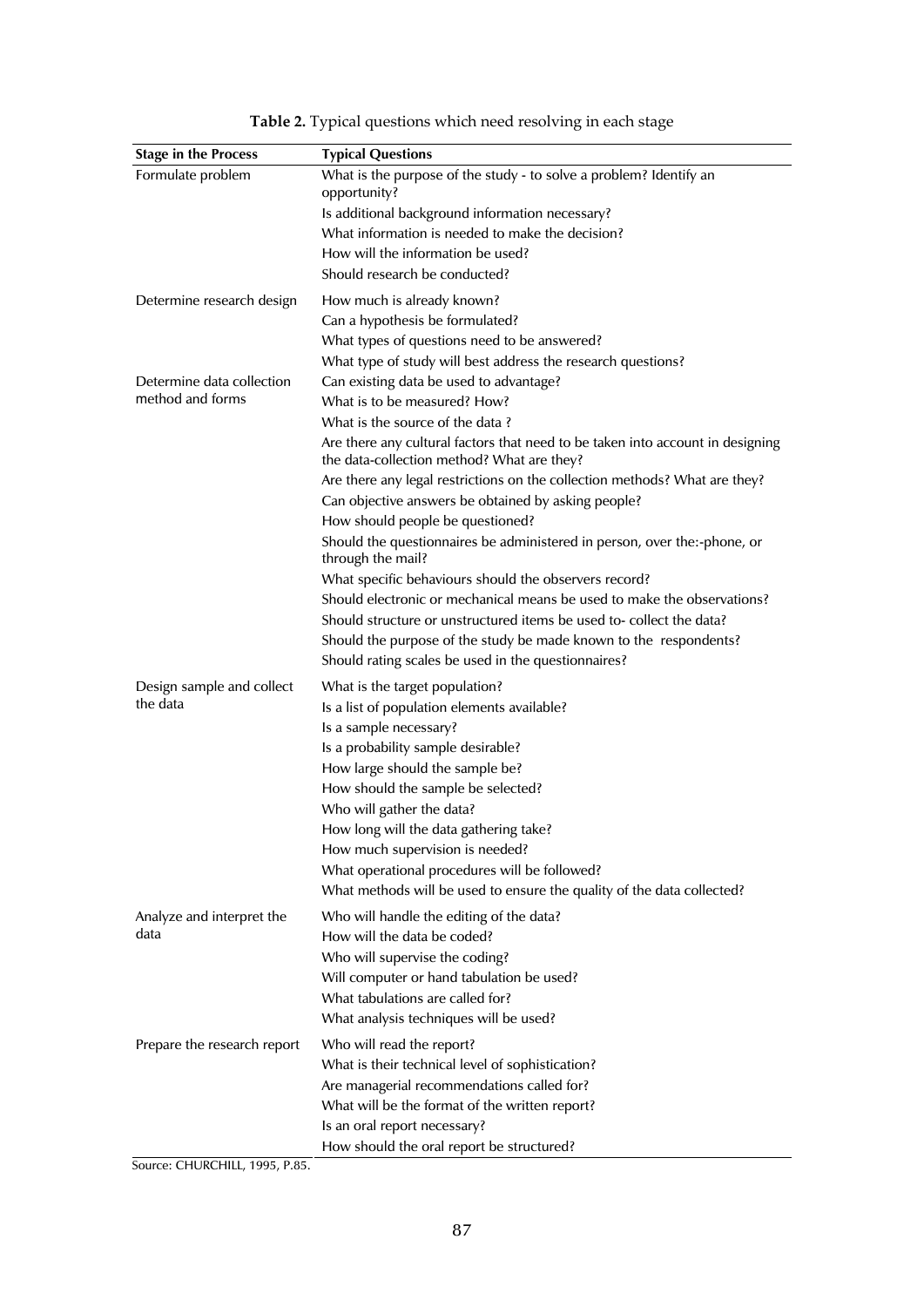Research Design is simply the framework for a study used to guide in collecting and analyzing data. The source of information for a study and the research design go hand in hand. They both depend on how much is known about the problem.

If relatively little is known about the phenomenon to be investigated, EXPLORATORY research will be warranted.

If, on the other hand, the problem is precisely and unambiguously formulated, DESCRIPTIVE OR CAUSAL research is needed. In this research design, data collection is not flexible but is rigidly specified, with respect to both data collection forms and the sample design.

The research designer has a wide variety of research methods to consider, either independently or in combination. They can be grouped first, according to whether secondary or primary sources of data are used.

Secondary data are already available, because they were ready or collected for some other purposes.

Primary data are collected to address a specific objective. A researcher who cannot find the data needed in secondary sources, resort to primary data collection.

The types of data of interest to marketing research include:

- ¾ Demographic/Socio Economic Characteristic,
- ¾ Psychological/Life‐Style, Attitudes/Opinions,
- ¾ Awareness /Knowledge, Intentions/Motivations,
- ¾ Behaviour Of Individual Or Groups

(CHURCHILL, 1995, P.392).

**FOR PRIMARY DATA COLLECTION**, Survey (Communication) methods could be used in different ways, such as Personal or Group INTERVIEWS, telephone and MAIL SURVEYS. In addition to that, OBSERVATIONS may also be used for primary data collection (CHURCHILL, 1995, p.349).

**EXPERIMENTS** are, also, designed in various forms like Latin Square, Split Runs, Factorial De‐ sign, Difference Tests and other forms (ERKAN, 1994). Experiments are the best means we have for making inferences about cause and effect relationships, because, ıf designed properly; they provide the most compelling evidence about concominant variation, time order of occurrence of variables, and elimination of other factors. A key feature of experiment is that research is able to control some factors. Because the emphasis is on testing a specific relationship, causal design demands a clear specification of what is to be and how it is to be measured. Structural data collection instruments should be used, experiments could also use observational mode of data collection (CHURCHILL, 1995, p.1116).

Some points regarding the marketing Research Design Process still need some more explana‐ tion and they are provided below.

**EXPLORATORY RESEARCH** is used when one is seeking insights into the general nature of a problem, the possible decision alternatives, and relevant variables that need to be considered. Typically, there is little prior knowledge on which to build the research methods which are highly flexible, unstructured and qualitative. Exploratory research is also useful for establishing priorities among research questions and for learning about practical problems of carrying out the research. Studies may involve reviewing published data, interviewing people, conducting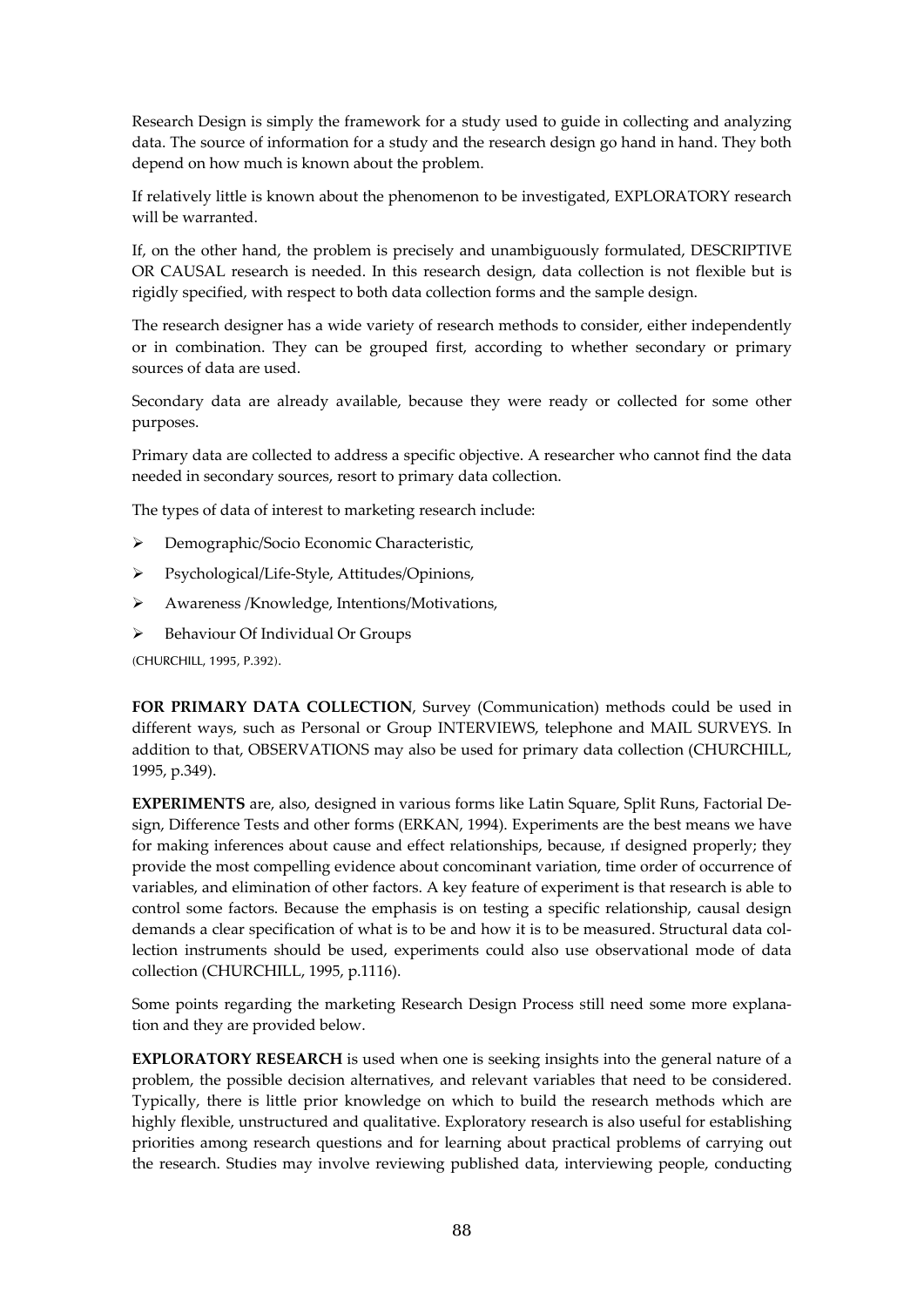focus groups, investigating literature. This type of research can be applied to any problem for which little is known. The output of an exploratory study will not be answered but more specific questions or statements of tentative relationships will be addressed. A survey of literature and analysis of selected cases can also be used to advantage in exploratory research.

**QUALITATIVE RESEARCH** is usually exploratory and diagnostic, then the research designed primarily for exploratory purposes, such as getting oriented to the range and complexity of consumer activity, clarifying the problem and identifying likely methodological problems. Ex‐ amples are individual or group interviews, case studies, projective techniques (AAKER, et all, 1999, p.763).

**DESCRIPTIVE RESEARCH** embraces a large proportion of MR. The purpose is to provide an accurate picture of some aspects of marketing environment. In descriptive research hypotheses often will exist, but they may be tentative and speculative. In general, the relationships studied will not be causal in nature. However, they may still have utility in prediction. They generally employ a structured questionnaire and the emphasis is on generating an accurate picture of relationships between and among variables. Descriptive studies typically rely heavily on crosstabulation analysis or other means of investigating the association among variables, such as Regression Analysis. The great majority of Descriptive studies are cross‐sectional, although some use longitudınal information (CHURCHILL, 1995, p.1116).

**CAUSAL RESEARCH** When ıt is necessary to show that one variable causes or determines the values of other variables, a causal research approach must be used. Evidence of a relationship or an association among the variables is useful; otherwise, we would have no basis for even infer‐ ring that causality might be present. To go beyond this inference we must have reasonable proof that one variable preceded the other and that there were no other causal factor that could have accounted for the relationship. Because the requirements for proof of causality are so de‐ manding, the research question and relevant hypotheses are very specific (AAKER, et all, 1999, pp. 73‐78).

|                 |                                                                  | <b>Research Questions</b>                                                   |
|-----------------|------------------------------------------------------------------|-----------------------------------------------------------------------------|
|                 | Exploratory Research What new products should be<br>developed?   | What alternative ways are there to provide<br>launches for the participant? |
|                 | Descriptive Research How should a new product be<br>distributed? | Where do people buy similar products?                                       |
| Causal Research | Will an increase in service staff be<br>profitable?              | What is the relationship between size of<br>service staff and revenue?      |

Let us provide an example for each them, in the following table:

Now let us turn and discuss the development of the hypothesis since this is a very important step in the process

A hypothesis is a possible answer to a research question. The researcher should always take the time and effort to speculate on possible research questions and answers that will emerge from the research. Normally, there will be several competing hypotheses, either specified or implied. If all the hypotheses were known in advance to be true, there would be little reason to conduct the research. Thus, one objective of research is to choose among the possible hypotheses. The process of hypothesis development is depicted in Figure 3.

When a decision is made to conduct a QUESTIONNAIRE type research or acquaring a sample for primary data collection, a number of factors must be taken into consideration. The various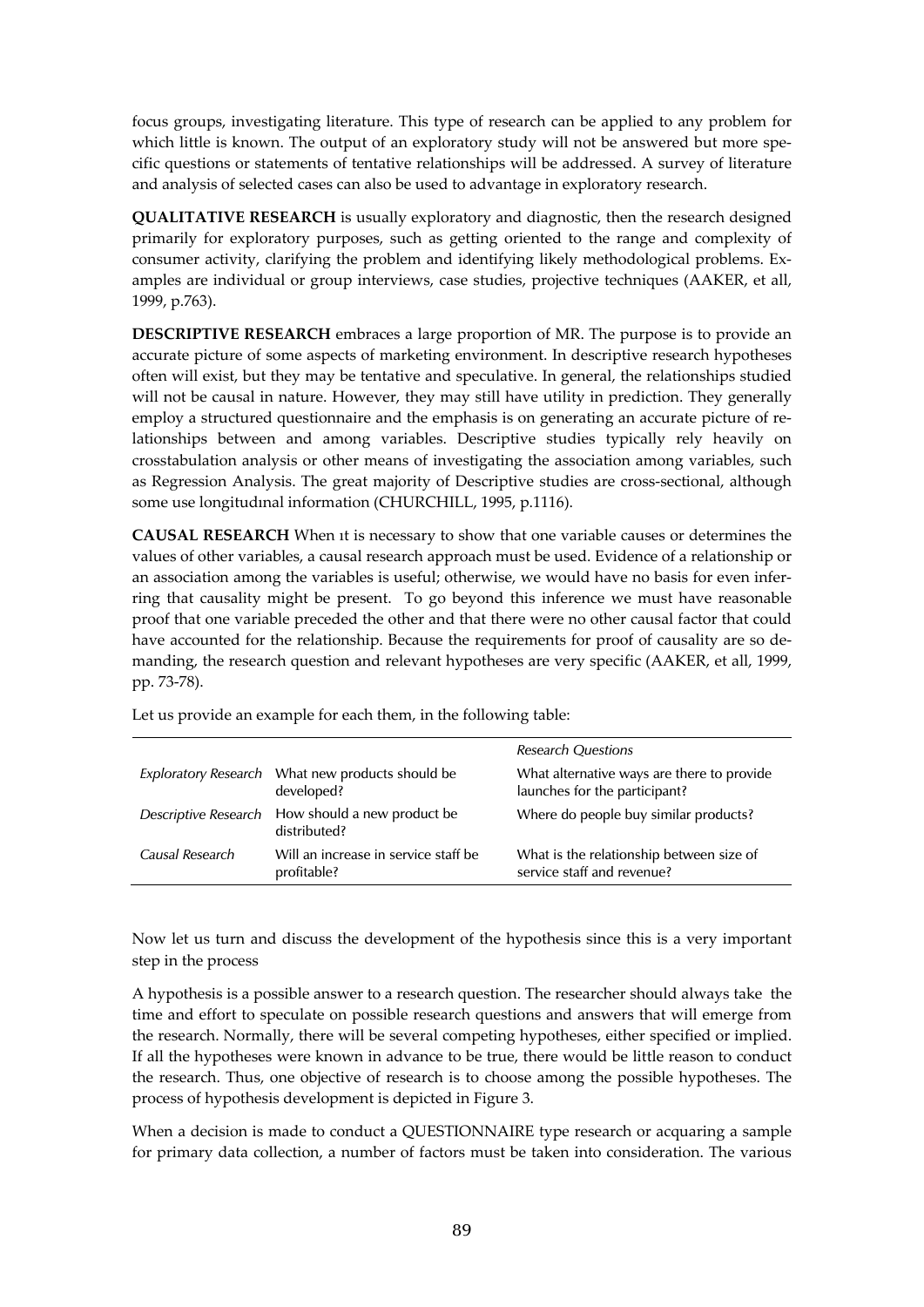steps involved in questionnaire design and in the sampling process, respectively are provided below (Figure 4).

Question wording and order, sequencing and layout decision, question content and checking the questionnaire are the important steps.



Figure 3. Process of Hypotheses Development Source: AAKER, et al., 1999, P. 52.

On the other hand, the use of personnel to collect data raises a host of questions with respect to selection, training and supervision or control of the FIELD-STAFF questions that must be anticipated in designing research.

Major Steps in the Sampling Process are:

- 1. Identifying the target population
- 2. Determining the sample frame
- 3. Resolving the differences
- 4. Selecting a sample procedure
- 5. Determining the relevant sample size
- 6. Obtaining information from respondents
- 7. Generating the information for Decision‐Making Process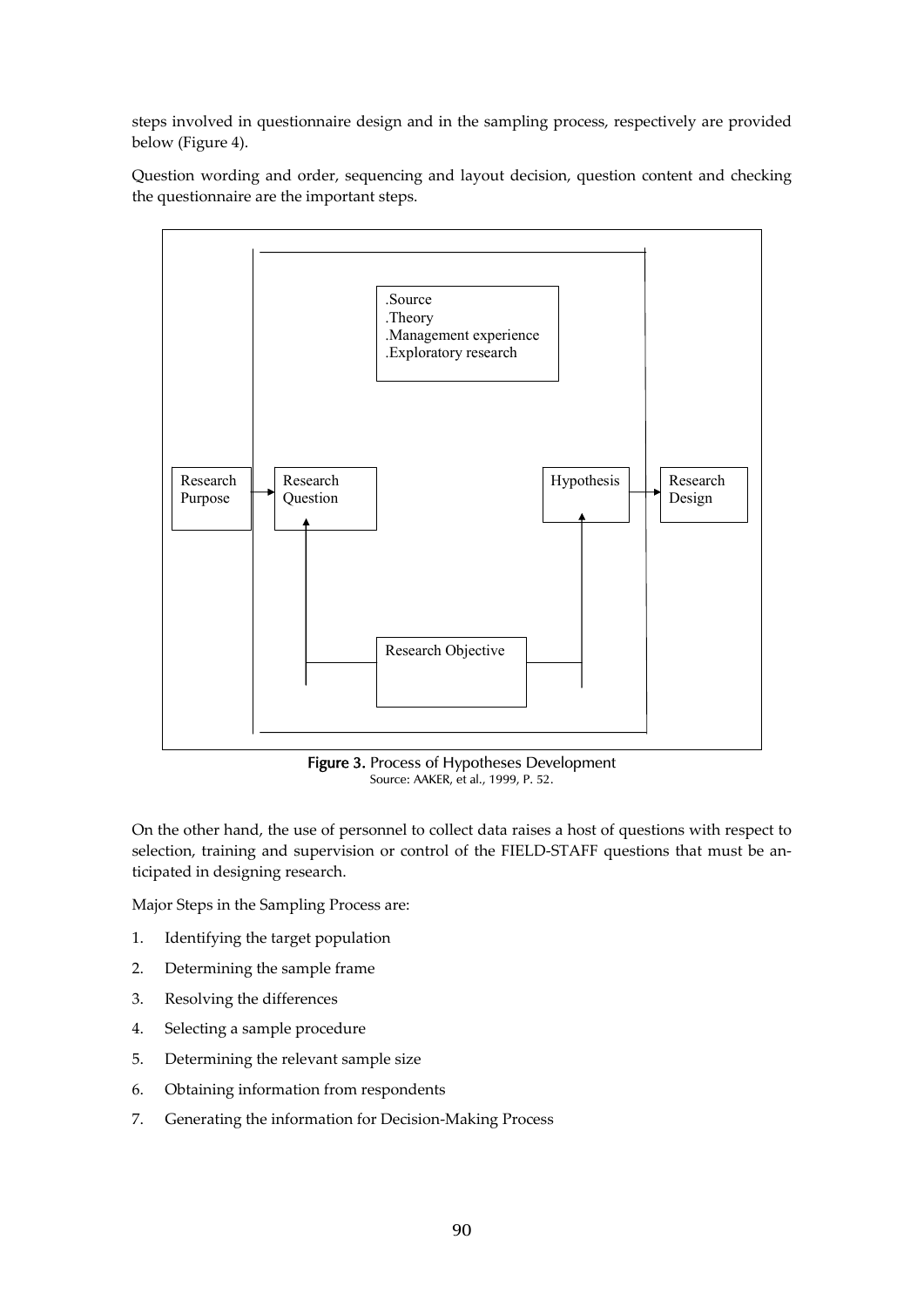| <b>Planning What to Measure</b>                                                                                                                                      |
|----------------------------------------------------------------------------------------------------------------------------------------------------------------------|
| Revisit the research objectives.                                                                                                                                     |
| ↓                                                                                                                                                                    |
| Decide on the research issue of your questionnaire                                                                                                                   |
| J                                                                                                                                                                    |
| Get additional information on the research issue from secondary data sources and exploratory research.                                                               |
|                                                                                                                                                                      |
| Decide on what is to be asked under the research issue.                                                                                                              |
|                                                                                                                                                                      |
| <b>Formatting the Questionnaire</b>                                                                                                                                  |
| In each issue, determine the content of each Question.                                                                                                               |
| ↓                                                                                                                                                                    |
| Decide on the format of each Question.                                                                                                                               |
| J                                                                                                                                                                    |
| <b>Question Wording</b>                                                                                                                                              |
| Determine how the Question is to be worded.                                                                                                                          |
| ↓                                                                                                                                                                    |
| Evaluate each research question on the basis of comprehensibility, knowledge and ability,<br>willingness/inclination of a typical respondent to answer the question. |
|                                                                                                                                                                      |
| <b>Sequencing and Layout Decisions</b>                                                                                                                               |
| Lay out the questions in a proper sequence.                                                                                                                          |
| ↓                                                                                                                                                                    |
| Group all the questions in each subtopic to get a single questionnaire                                                                                               |
| J                                                                                                                                                                    |
| <b>Pretesting and Correcting Problems</b>                                                                                                                            |
| Read through the entire questionnaire to check whether it makes sense and if it measures what it is<br>supposed to measure                                           |
| ↓                                                                                                                                                                    |
| Check the questionnaire for error                                                                                                                                    |
| ↓                                                                                                                                                                    |
| Print the questionnaire                                                                                                                                              |
|                                                                                                                                                                      |
| Correct the problems                                                                                                                                                 |



Surveys can be designed to capture a wide variety of information, generally, through the inter‐ view. Respondents have been selected by using different sampling methods. However, the problems of getting meaningful results from the interview process stem from the need to reasonably satisfy the following conditions:

- ¾ Population has been defined correctly
- $\triangleright$  Sample is representative of the population
- ¾ Respondents to be interviewed are available and willing to cooperate.
- $\triangleright$  Respondents understand the question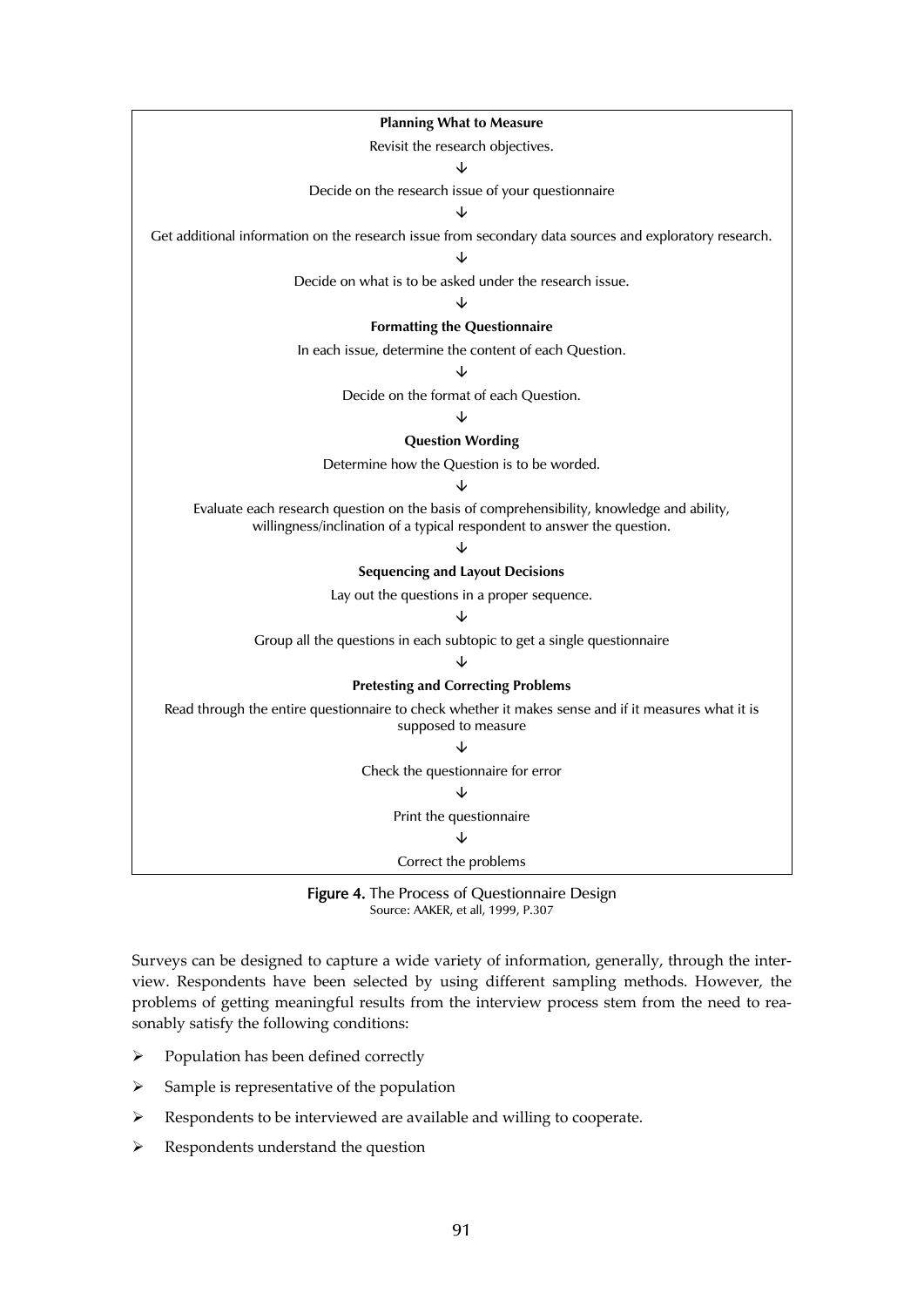- $\triangleright$  Respondents have the knowledge, opinions, attitudes or facts required.
- $\triangleright$  Respondents are willing and able to respond.
- ¾ Interviewer understands and records the responses correctly

However, those conditions often are not satisfied because of interviewer error, ambiguous in‐ terpretation of both questions and answers, and errors in formulating responses.

The researcher may amass a mountain of data, but these data are useless unless the findings are analyzed and the results interpreted in the light of the problem at hand.

Data analysis generally involves the coding and editing of data, tabulation and statistical analy‐ sis and interpretation of the results.

Data Analysis in MR has been conducted for finding the basic statistical parameters from the data, and for examinations among the variables.

Statistical tests applied to the data, if any, are somewhat unique to the particular data collection instruments used in the research. Those tests should be anticipated before data collection is begun, if possible, to assure that the data and analysis will be appropriate to the problem as specified (CHURCHILL, 1995, P.84).

One useful classification of these considerations is that the appropriate techniques depend on the type of data, the research design, and the assumptions underlying the test statistics and its related consideration, the power of the test.

The statistical techniques can be broadly classified as UNIVARIATE and MULTIVARIATE techniques, based on the nature of the problem.

UNIVARIATE techniques are appropriate when there is a single measurement of each of the sample objects, or when there is several measurement of each of the observations, but each variable is analyzed in isolation.

On the other hand, MULTIVARIATE techniques are appropriate for analyzing data when there are two or more measurements of each observation and variables are to be analyzed simultane‐ ously.

Multiple Regressions, Discriminat Analysis, Variance Analysis for Multiple Dependent Vari‐ ables, Canonical Correlation, Factor Analysis, Cluster Analysis, e.q are typical examples of multivariate techniques.

On the other hand, CHI‐SQUARE, T TEST, Z TEST for two or more samples and analysis of variance is included in Univariate techniques (AAKER, et all., 1999, p.454‐457).

Detailed explanations of these techniques will not be provided, but interested participants could easily reach these details within the related literature (see CHURCHILL, 1995, and AAKER, et all., 1999, Part III, Chapter 14‐17).

Nowadays, a large number of variables can be studied simultaneously using computer techi‐ ques. By means of such techniques as computer simulation, it is possible to simulate and ana‐ lyze the operation of extremely complex systems (ERKAN, 1994).

Writing the RESEARCH REPORT is the final step or is the end of the journey. The research report is the document submitted to management or to the public and it summarizes the research results and conclusions. It is all that many executives will see of the research report, and it be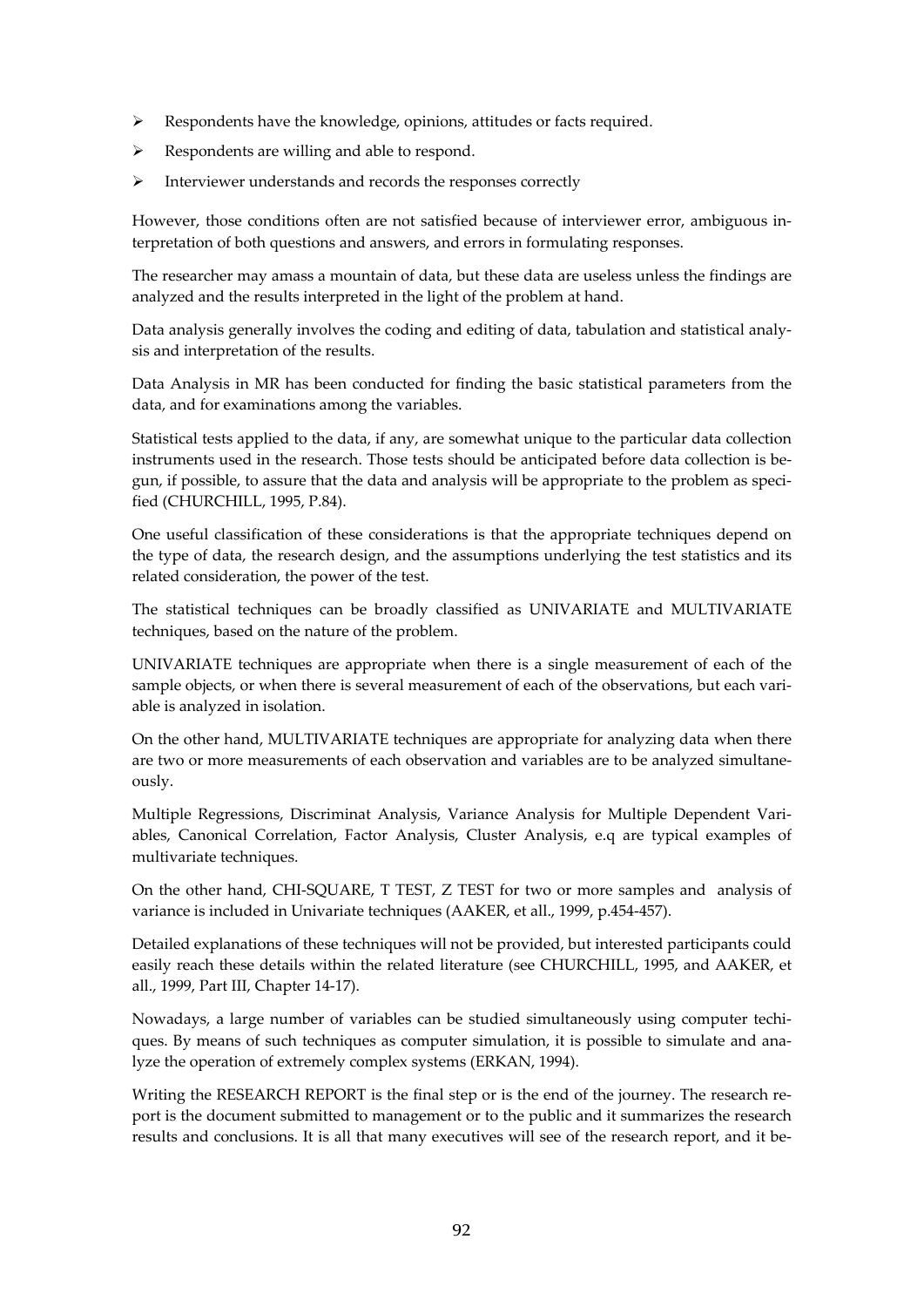comes the standard by which that research is judged. Thus, it is imperative that the research re‐ port be COMPLETE, ACCURATE, CLEAR and CONCISE.

Two types of reports may be presented; either a GENERAL/EXECUTIVE Report, which only provides the findings for use of those who are primarily interested in the results; or a TECHNICAL (SCIENTIFIC) report, giving all the scientific details about the research.

The report must tell readers what they need and wish to know. Typically, EXECUTIVES are interested in results and must be convinced of the usefulness of the findings. Whereas, the technical sophistication of the readers determines their capacity for understanding methodological decisions, such as research designs, sampling plan, analysis techniques and so on. The readers' capacity establishes the technical upper limit of the report, while their interest, circumstances, and intended use restrict its level.

Thus, the audience determines the type of report. Researchers must make every effort to acquaint themselves with the specific preferences of their audiences.

Therefore, there is no single, acceptable organization for a REPORT. The following FORMAT is flexible enough to allow the inclusion or exclusion of elements to satisfy particular needs.

- 1. TITLE PAGE
- 2. TABLE of CONTENTS
- 3. SUMMARY ( EXECUTIVE SUMMARY)
	- 3.1. Introduction
	- 3.2. Results
	- 3.3. Conclusion
	- 3.4. Recommendations
- 4. INTRODUCTION
	- 4.1. Purpose
- 5. MAIN TEXT (BODY of the REPORT)
	- 5.1. Methodology
	- 5.2. Results
	- 5.3. Limitations
- 6. CONCLUSION AND RECOMMENDATIONS
- 7. APPENDIX
	- 7.1. Copies of Data Collection Forms
	- 7.2. Detailed Calculations Supporting Sample Size, Test Statistics, and so on.
	- 7.3. Tables and Figures not included in the body
- 8. BIBLIOGRAPHY

The Summary (Executive Summary) is the most important part of the report. It is its Heart and CORE. Many executives will read only the summary. The true summary is not an abstract of the whole report in which everything is restated in condensed form. A good summary contains the necessary background information, as well as the important results and conclusions. The results presented in the summary must agree, of course, with those in the body of the report, but only the key findings should be presented here. It is useful to include one or several findings to each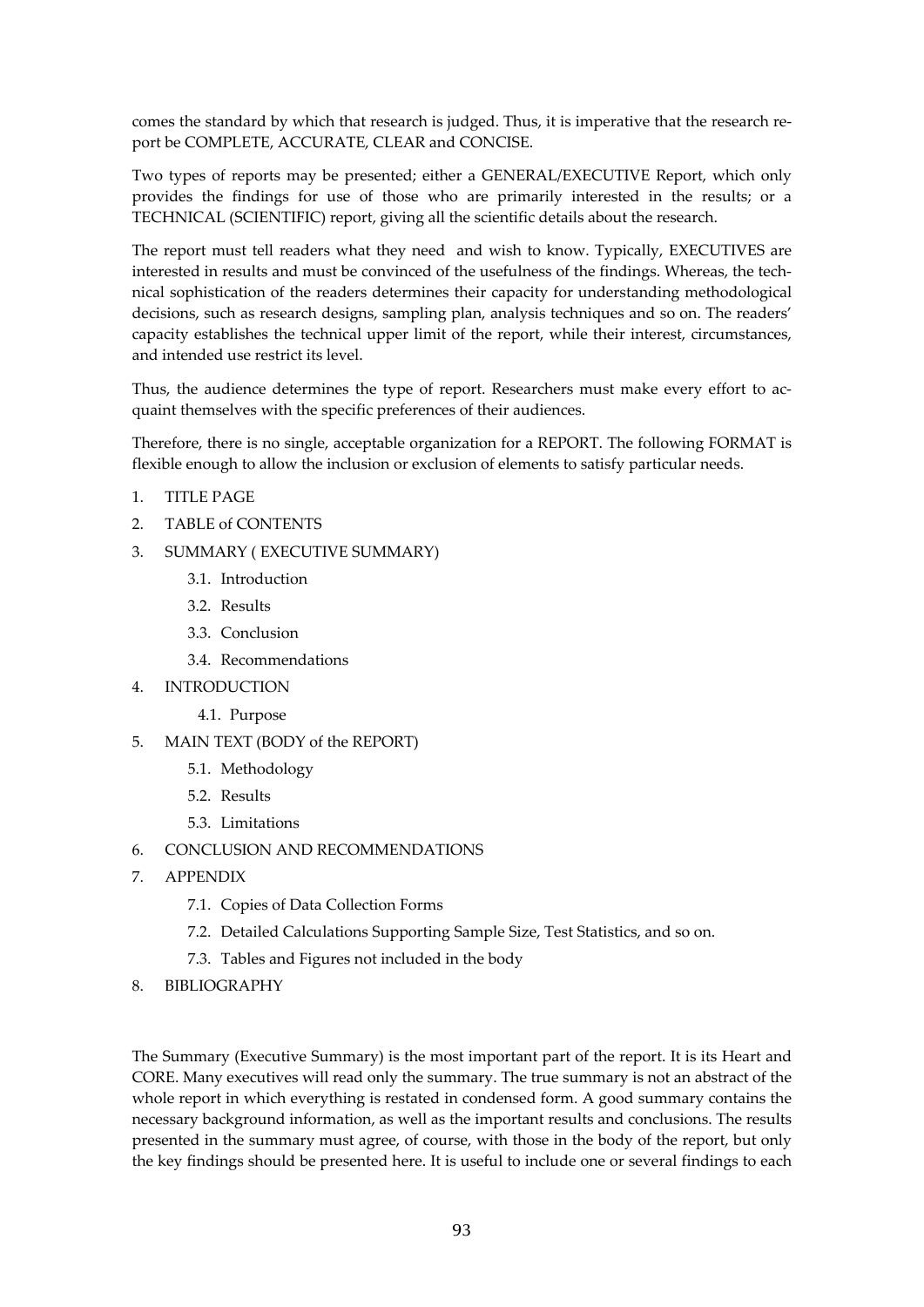problem or objective. Conclusion is an opinion based on the results, whereas RECOMMENDATIONS show indicated actions for future.

The main text is followed by the CONCLUSION and RECOMMENDATIONS sections where the writer shows step by step the development of the conclusions and states them in great de‐ tail.

There should be a CONCLUSION for each study objective or problem. Readers should be able to read the objectives, turn to the conclusion section, and find specific conclusions relative to each objective.

Researchers' RECOMMENDATIONS should follow the conclusion. In the development of rec‐ ommendations, researchers need to interpret all the information in terms of what it means for the business or for the related bodies. One of the best way of doing this is by offering specific recommendations as the appropriate course of action (CHURCHILL, 1995, P.1094).

The next step is, of course, FOLLOW UP THE STUDY. That is, implementation of findings and recommendations for reaching the solutions of the problem investigated.

## 5. Parts of a Typical Marketing Research Proposal

Before finishing the Presentation, it was thought that it would be useful to give parts of a typical MR proposal for your future studies.

| 1. | <b>TENTATIVE PROJECT TITLE</b>                                 |
|----|----------------------------------------------------------------|
| 2. | STATEMENT OF THE MARKETING PROBLEM                             |
|    | This is a brief statement that outlines the problem under      |
|    | consideration, its brevity gives the reader a general sense of |
|    | the reason for a project.                                      |
| 3. | PURPOSE AND LIMITS OF THE PROJECT                              |
|    | <b>Time limitation</b>                                         |
|    | Money limitation                                               |
|    | Data limitation                                                |
| 4. | DATA, DATA SOURCES AND RESEARCH METHODOLOGY                    |
|    | Methods for Data Collection<br>4.1                             |
|    | Methods for Data Analysis<br>4.2                               |
| 5. | ESTIMATE OF TIME AND PERSONNEL REQUIREMENTS                    |
| 6. | <b>COST ESTIMATES</b>                                          |
| 7. | PROJECT ORGANISATION AND IMPLEMANTATION                        |
| 8. | TENTATIVE OUTHNE OF THE RESEARCH REPORT                        |
|    |                                                                |

(CHURCHILL, 1995, p.164 ISIKLI, 1992)

A research proposal can take many forms. Some will be very long and detailed, running 20 pages or more, others will be short. Much depends on the detail with which the various parts are described.

Table 3 Contains a SAMPLE FORM that can be followed in preparing a research proposal or plan.